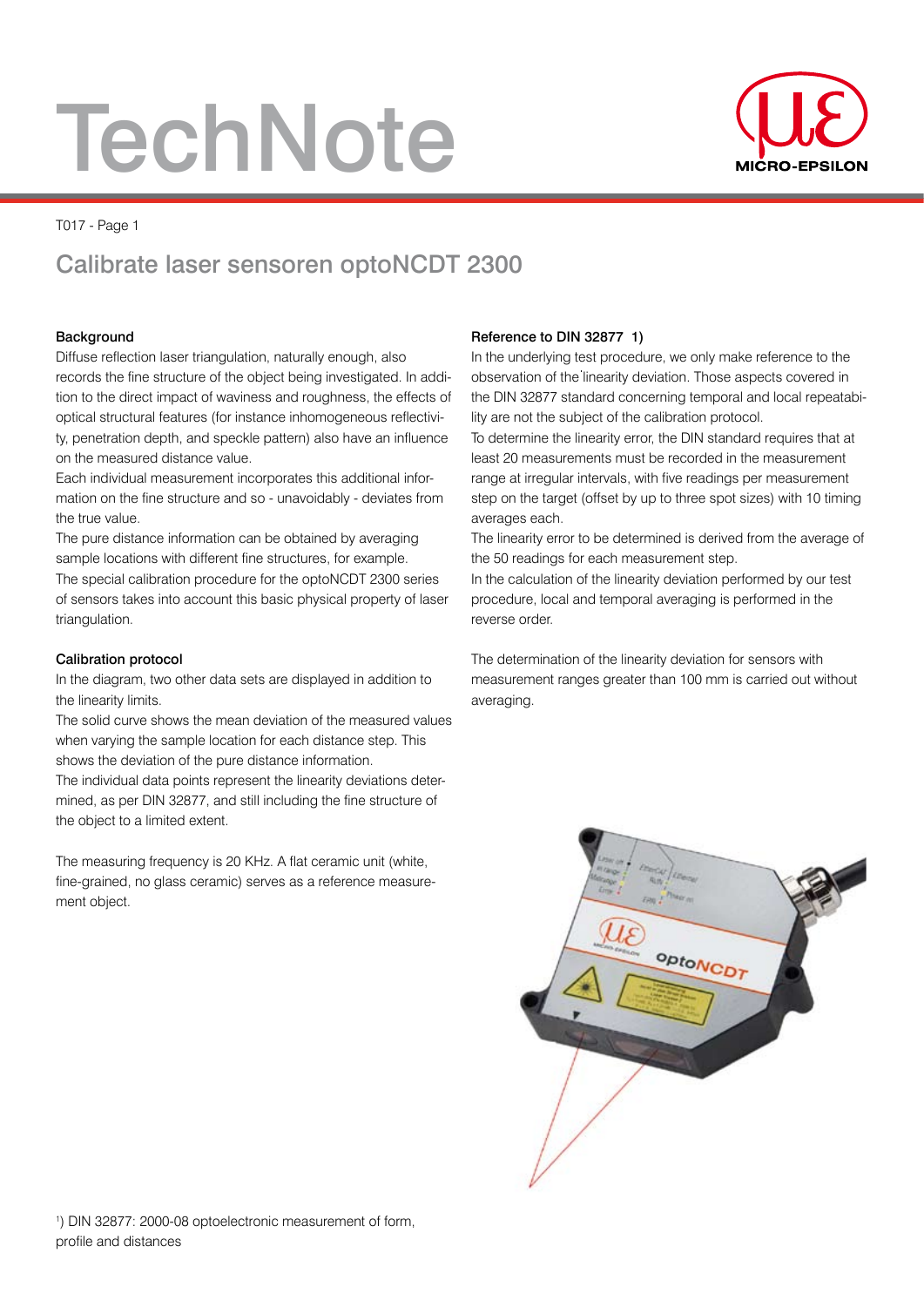## **TechNote**

- Page 2 -

Example for calibration of the 2 mm - 100 mm measurement ranges